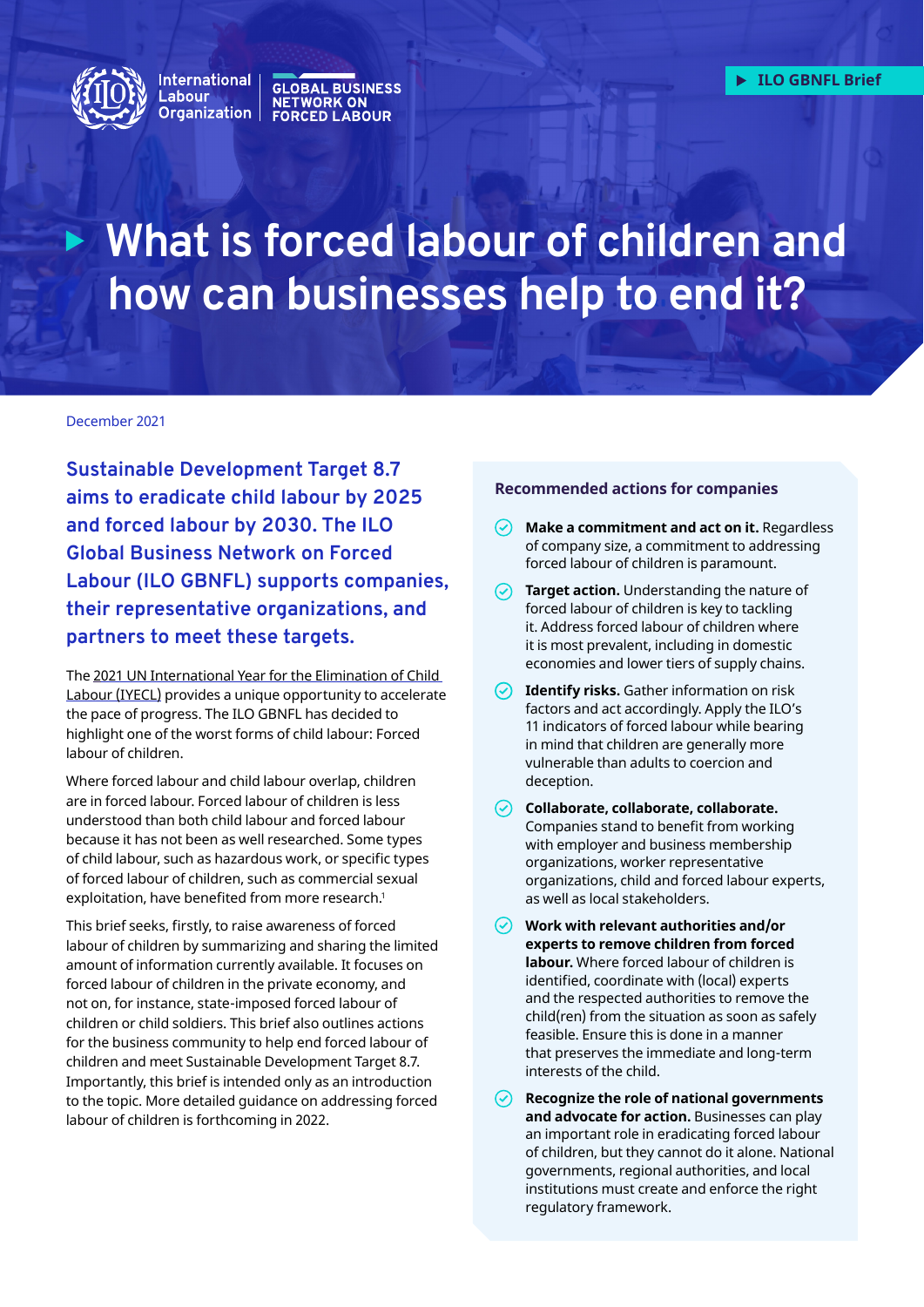# <span id="page-1-0"></span>▶ The nature of forced labour of children

### **Key points**

The first section of this brief answers some basic questions:

- $\blacktriangleright$  What is forced labour of children?
- $\blacktriangleright$  How many children are victims?
- $\blacktriangleright$  What are the root causes?
- $\blacktriangleright$  Where does forced labour of children occur?

### **What is forced labour of children?**

ILO's [Forced Labour Convention, 1930 \(No.](https://www.ilo.org/dyn/normlex/en/f?p=NORMLEXPUB:12100:0::NO::P12100_ILO_CODE:C029) 29) defines forced labour of any person, regardless of their age, as:

All work or service which is exacted from any person under the threat of menace of any penalty and for which the said person has not offered himself voluntarily.

In the case of forced labour of children, further nuances were added through the ILO's [Worst Forms of Child](https://www.ilo.org/dyn/normlex/en/f?p=NORMLEXPUB:12100:0::NO::P12100_ILO_CODE:C182)  [Labour Convention, 1999 \(No.](https://www.ilo.org/dyn/normlex/en/f?p=NORMLEXPUB:12100:0::NO::P12100_ILO_CODE:C182) 182), which applies to anyone under the age of 18. The convention states that forced labour of children includes:

- $\blacktriangleright$  All forms of slavery or practices similar to slavery, such as the sale and trafficking of children, debt bondage and serfdom and forced or compulsory labour
- $\blacktriangleright$  The use, procuring or offering of a child for prostitution, for the production of pornography or for pornographic performances
- $\blacktriangleright$  The use, procuring or offering of a child for illicit activities, in particular for the production and trafficking of drugs as defined in relevant international treaties.

Generally, forced labour of children takes two forms. In the first form, parents are in a situation of forced labour with their children working alongside them or for the same employer. In practice children who work because their parents are in forced labour are also considered as victims of forced labour.[2](#page-9-0)

Children may also be trafficked, deceptively recruited, or coerced into working for an employer without their parents. Examples of this could include children who migrate alone or who are trafficked into forced domestic work. In this case, guardians are unlikely to be aware of the situation of the child. $3$ 

While both adults and children can be victims of forced labour, children have inherent rights and needs that differ from those of adults. These rights are set out in the 1989 [UN Convention on the Rights of the Child](https://www.ohchr.org/en/professionalinterest/pages/crc.aspx). This international legal instrument recognizes children's right to protection from economic exploitation and from performing work that is hazardous, interferes with education, or that can be harmful to a child's health or physical, mental, spiritual, moral, or social development.

### **Other relevant terms and international legal instruments**

The ILO's Forced Labour Convention and Worst Forms of Child Labour Convention, together with the UN Convention on the Rights of the Child, provide the core framework for defining forced labour of children. Other international legal instruments also contribute, in particular the [Protocol to Prevent, Suppress and Punish](https://www.ohchr.org/en/professionalinterest/pages/protocoltraffickinginpersons.aspx)  [Trafficking in Persons, Especially Women and Children,](https://www.ohchr.org/en/professionalinterest/pages/protocoltraffickinginpersons.aspx)  [Supplementing the United Nations Convention against](https://www.ohchr.org/en/professionalinterest/pages/protocoltraffickinginpersons.aspx)  [Transnational Organized Crime](https://www.ohchr.org/en/professionalinterest/pages/protocoltraffickinginpersons.aspx) (2000). Also referred to as the 'Palermo Protocol', this instrument states that 'forced labour or services, slavery or practices similar to slavery' are forms of human trafficking.

Moreover, while there is no internationally agreed definition of 'modern slavery', the term is often used by experts, relevant stakeholders, and the media. Alliance 8.7, the global partnership delivering on Sustainable Development Target 8.7, and the ILO have

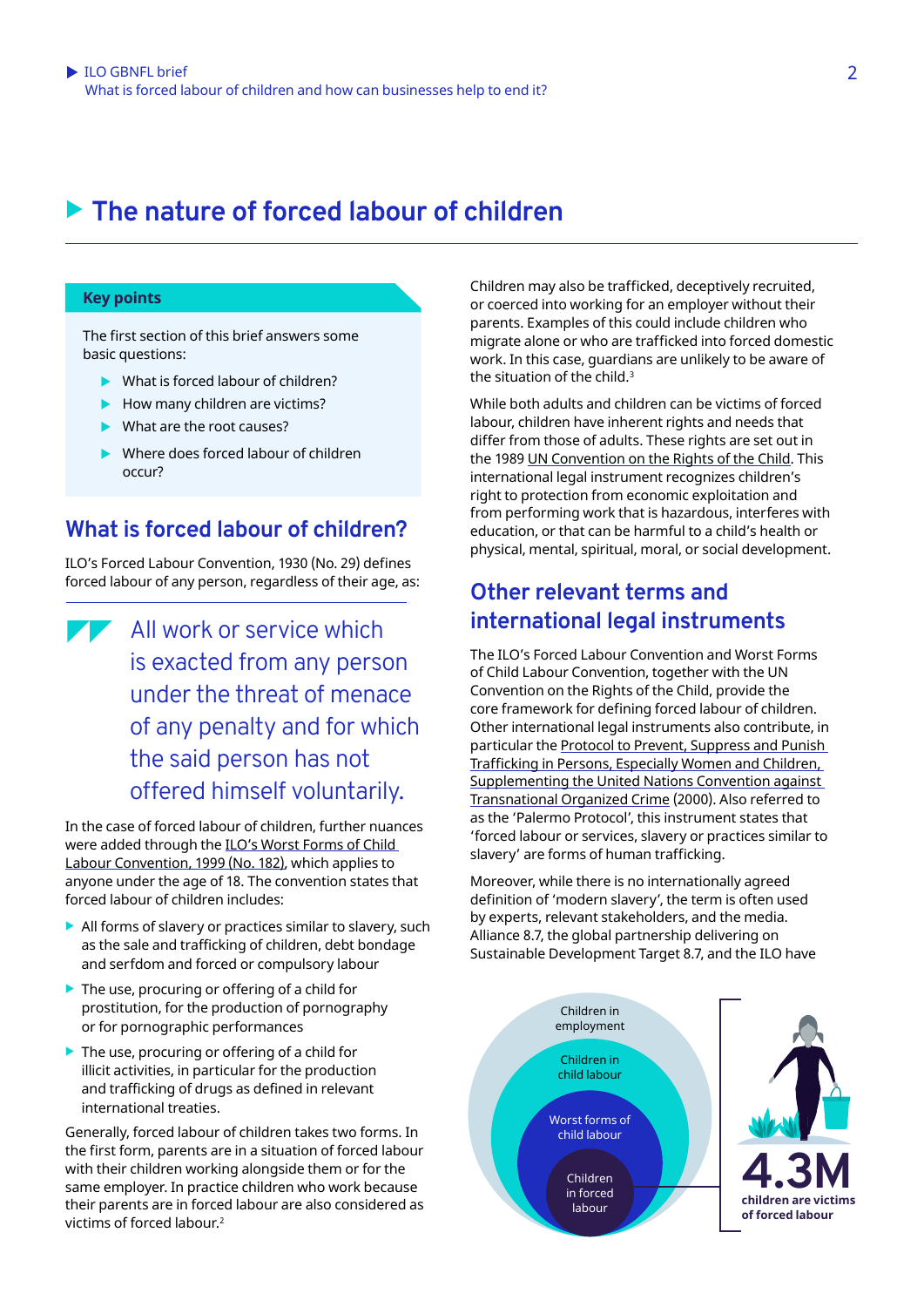<span id="page-2-0"></span>interpreted modern slavery as covering both people trapped in forced labour and in forced marriage.[4](#page-9-0) The term 'modern slavery' therefore also applies to forced labour of children.

It is worth noting that ILO's Worst Forms of Child Labour Convention also defines types of work and exploitive practices deemed too dangerous for children. 'Hazardous child labour' is separate to forced labour of children and constitutes any work that can harm the health, safety, and morals of children. Individual ILO Member States determine what types of work should be classified as 'hazardous child labour'.

### **How many children are victims of forced labour?**

According to the ILO's [Global Estimates of Modern](https://www.ilo.org/wcmsp5/groups/public/---dgreports/---dcomm/documents/publication/wcms_575479.pdf)  [Slavery](https://www.ilo.org/wcmsp5/groups/public/---dgreports/---dcomm/documents/publication/wcms_575479.pdf) there were an estimated 4.3 million children in forced labour in 2016, of which:



Three million children were trapped in forced labour in the private economy

More than one million were trapped in commercial sexual exploitation



Nearly 300,000 were in state-imposed forced labour.[5](#page-9-0)

Since then, the actual number of children trapped in forced labour is likely to have increased. The latest [estimates](https://www.ilo.org/ipec/Informationresources/WCMS_797515/lang--en/index.htm) by the ILO and UNICEF indicate that the number of children in child labour has risen to 160 million globally – an increase of 8.4 million children in the last four years and accounting for almost 1 in 10 of all children worldwide. The COVID-19 crisis is likely to push millions more children into child labour and increase their vulnerability to forced labour.

## **What are the root causes?**

The root causes of forced labour of children are often multiple and vary depending on culture, religion, family makeup, economic status, and the number of risk factors affecting a family and a child, among others. Primary causes include the following:



### **Poverty**

Poverty is the greatest single force driving children into the workplace. Income from a child's work is felt to be crucial for his/her own survival or for that of the household.<sup>[6](#page-9-0)</sup>



### **Weak governance structures**

A lack of, or poorly executed, legislation that criminalizes perpetrators of forced labour of children coupled with poor coordination amongst government agencies to address the issue allows the practice to go unnoticed or unpunished[.7](#page-9-0)



#### **Socio-economic pressures amongst the most vulnerable**

Poverty, violence, climate change, and the absence of social services are some of the factors that limit choices for the most vulnerable families globally, and also have the greatest impact on children. Families, pressured to accept, or sometimes forced into, very low paying jobs with poor working conditions, often bring their children with them to work or send their children to work independently to help the family survive.<sup>[8](#page-9-0)</sup>



### **Lack of access to quality education**

Education is a crucial component of any effective effort to eliminate child labour. Children with no access to quality education have little alternative but to enter the labour market.



### **Lack of company awareness of forced labour of children and/or capacity to root it out**

Companies may lack the awareness, capacity, or the commitment to uphold human and labour rights in the workplace.<sup>9</sup>



### **Labour market informality**

Forced labour and child labour imposed by private sector actors occur overwhelmingly in the informal economy. Those working in the informal economy are also often without social safety nets and may not be able to access government relief or support.



### **Discrimination**

This leads to increased risks of forced labour and child labour because of social exclusion and abuse. Discrimination can be based on gender, religion, caste, tribes, disability, and more.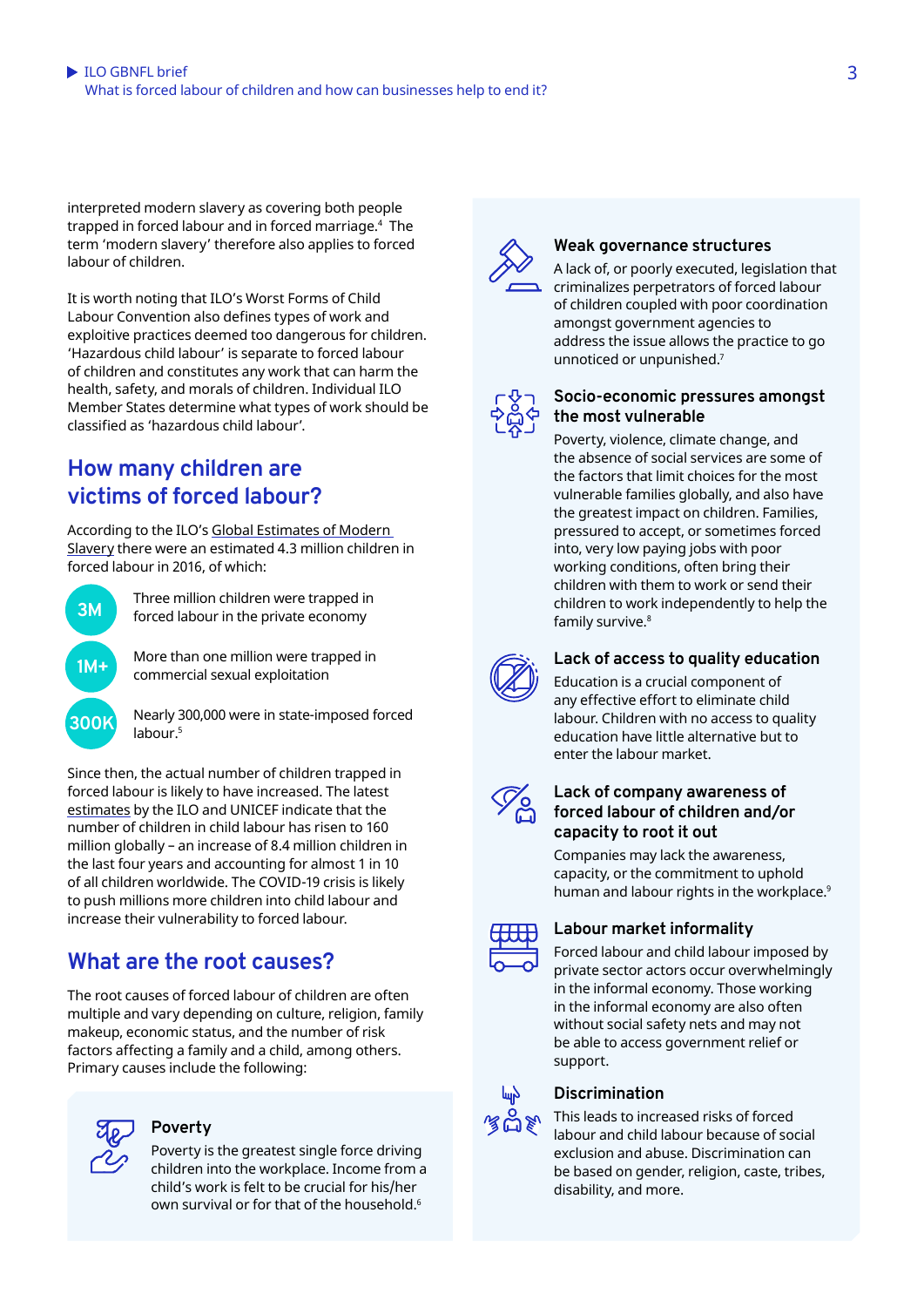# <span id="page-3-0"></span>**Exacerbating factors**

The following factors exacerbate the abovementioned reasons why children might be forced to work.



### **Migration**

Conflict, poverty, and climate change are some of the reasons why people migrate to find work. The lack of safe migration corridors for migrants, especially children, puts them at higher risk of exploitation. Cut off from family support, migrant workers may lack knowledge of local languages, laws and customs, and support systems[.10, 11, 12, 13](#page-9-0)



### **Unfair recruitment practices**

Abusive and fraudulent recruitment practices by recruitment agencies and other intermediaries can lead to debt bondage and forced labour among child migrants. Children who migrate for work out of need are often deceived about their working conditions and the type of job. The exploitation of children for labour is more likely to occur when there is a high demand for labour and children to meet the demand<sup>14</sup>



### **Sudden shocks**

Sudden familial, economic, or weather shocks, as well as conflict situations, can have a disastrous impact on families and push children (and their family members) into forced labour. Such shocks may include the death or illness of the main breadwinner of the family, or an infestation that ruins an entire season of a crop that sustains a family.<sup>15, 16</sup>

### **Where does forced labour of children occur?**

Little information is available on where in the world children are in forced labour. However, available research on forced labour and child labour can provide clues.

- $\blacktriangleright$  Child labour is most common in production for the domestic economy, particularly in regions where children work alongside their parents in subsistence agriculture and among the lower supply chain tiers.<sup>17</sup>
- Sub-Saharan Africa has the highest prevalence of child labour, with 23.9 per cent of children in child labour,

followed by Northern Africa and Western Asia with 7.8 per cent, and Eastern and South-eastern Asia with 6.2 per cent.

 $\blacktriangleright$  The highest prevalence of forced labour, in 2016, was found in Asia and the Pacific where 4 in every 1,000 people were victims of forced labour, followed by Europe and Central Asia (3.6 victims out of every 1,000 people) and Africa (2.8 victims out of every 1,000 people)[.18](#page-9-0)

### **High risk sectors**

Putting together available information on forced labour of children, child labour as well as forced labour, we can see that forced labour of children is more likely to occur in some sectors than in others.

### **Agriculture**

Agriculture remains the major employer of children, accounting for more than 70 percent of child labour worldwide. Agriculture is also a significant employer of migrant child labour, who are particularly vulnerable to forced labour[.19, 20](#page-9-0) Forced labour of children occurs in the production of cotton, rice, cocoa, coffee, sugarcane, bamboo, rubber, Brazil nuts, beans, and tobacco[.21](#page-9-0)

### **Small-scale mining**

Artisanal extraction is amongst the most hazardous sectors for children with respect to fatal injuries, with an average fatality rate of 32 per 100,000 full-time worker equivalents for children.<sup>[22](#page-9-0)</sup>

### **Apparel sector**

Children have reportedly been trafficked to work in sweat shops and deceived into working under poor conditions. These children may be subjected to 16 hour workdays and are often not paid for their work.[23](#page-9-0)

### **Brick production**

Children working in brick kilns tend to suffer from poor working conditions and are at a high risk of injury and poor health, including work-related illnesses. The kilns are generally located in open areas without shade and workers are not protected from the hot chimneys, exposing them to heat and sun. Children that work here are often subjected to bonded labour, for example, through a parent's debt.<sup>[24, 25](#page-9-0)</sup>

### **Domestic work**

Children, the majority girls, working as domestic workers in third-party homes around the globe is among the most prevalent forms of forced labour of children. Due to its hidden nature and informality, it is also one of the hardest to monitor and regulate. The private, isolated nature of domestic work makes those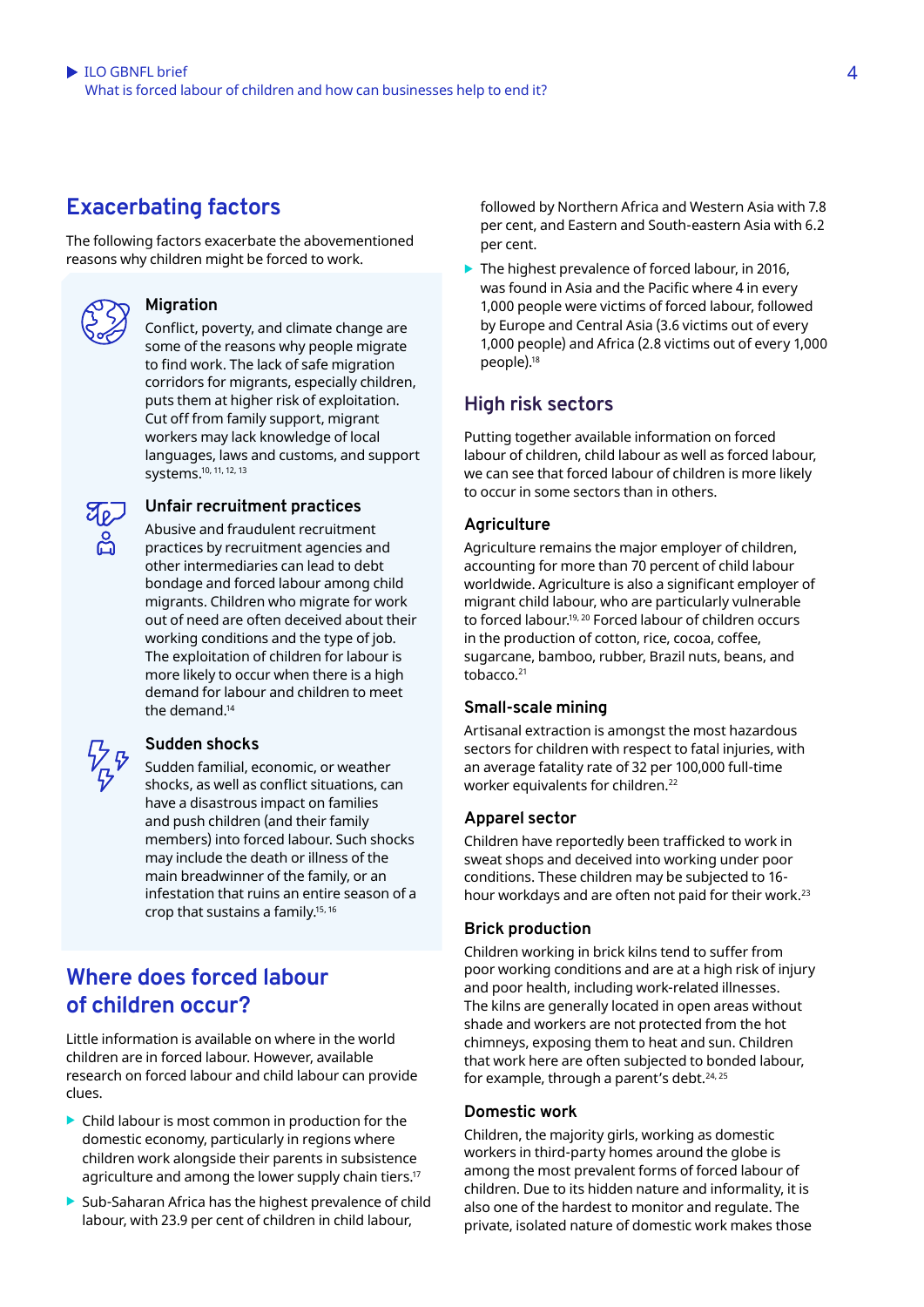

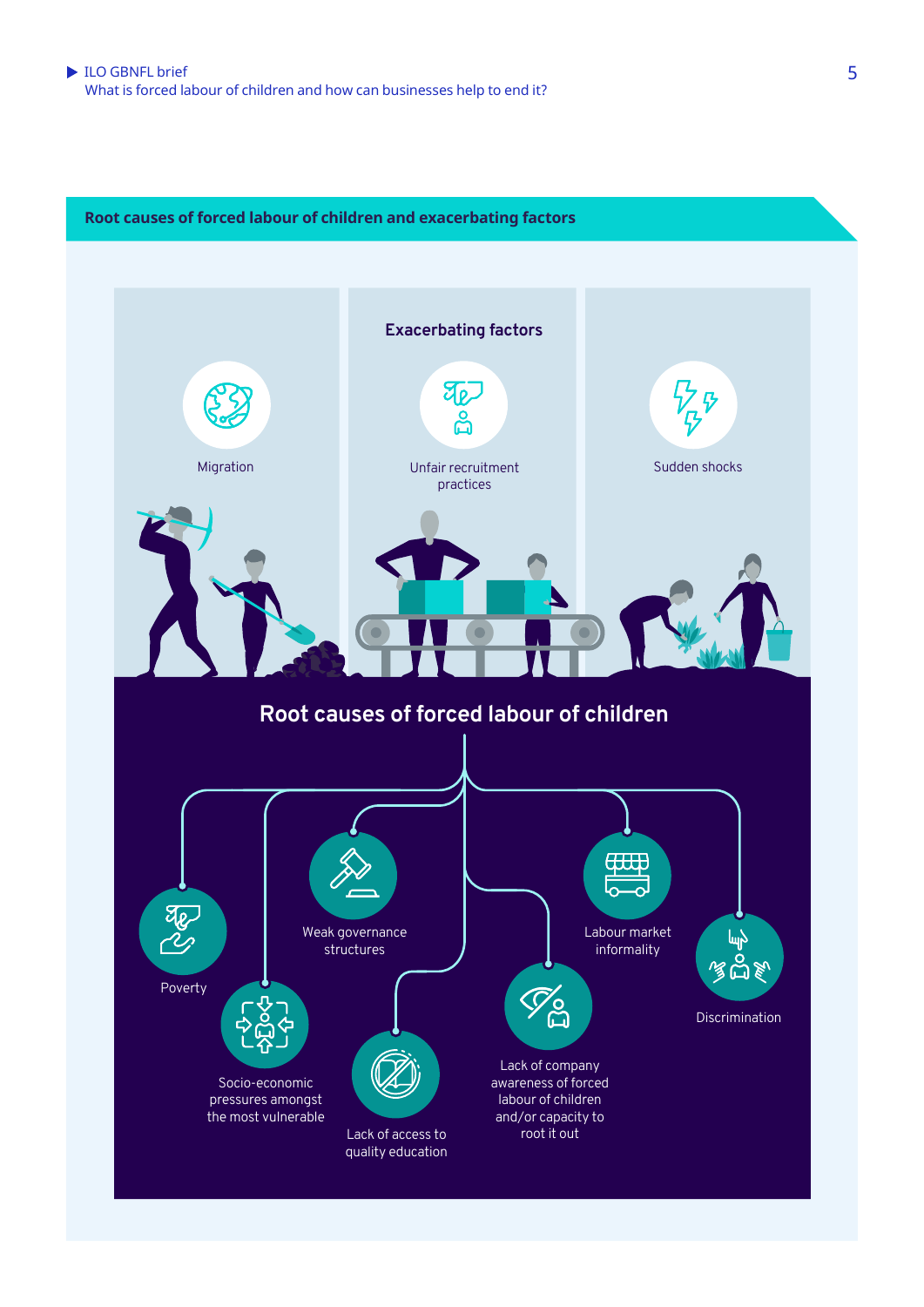<span id="page-5-0"></span>involved particularly vulnerable to physical, sexual, psychological, and other forms of abuse, as well as harassment and violence.<sup>[26, 27](#page-9-0)</sup>

#### **Entertainment industry**

One million children are estimated to be victims of sexual exploitation for commercial purposes. Some children are duped into believing they will get a job as a server in a restaurant rather than perform sex work. Others live on the street and sell their bodies for sex as a survival mechanism. The production, promotion, and distribution of pornography of children is also a form of forced labour.[28, 29, 30](#page-9-0)

# ▶ Businesses can play a major role  **in ending forced labour of children**

This section sets out the following recommendations and actions for companies:

- **Make a commitment and act on it.** Regardless of company size, a commitment to addressing forced labour of children is paramount.
- **Determine the risk.** Gather information on risk factors and act accordingly.
- **Collaborate, collaborate, collaborate.** Companies stand to benefit from working with employer and business membership organizations, worker representative organizations, child and forced labour experts, as well as local stakeholders.
- **Work with relevant authorities and/or experts to remove children from forced labour.** Where forced labour of children is identified, coordinate with (local) experts and the police/labour inspectors to remove the child(ren) from the situation as soon as safely feasible. Ensure this is done in a manner that preserves the long-term interests of the child.
- **Recognize the role of national governments and advocate for action.** Businesses can play an important role in eradicating forced labour of children, but they cannot do it alone. National governments must create and enforce the right regulatory framework.

### **Make a commitment and act on it**

A fully integrated business commitment to ending forced labour of children begins at, and is articulated from, leadership level. It leads to a company culture that respects and addresses human rights.

This commitment can take a different shape according to the characteristics of the company. For instance, a larger business with supply chains can mainstream due diligence requirements, communicate ways in which it is addressing the issue, and integrate impact results and learnings into further actions and policies[.31](#page-10-0)

Company due diligence standards are particularly effective if they include a robust management system<sup>[32](#page-10-0)</sup> that:

- $\triangleright$  Outlines a policy on forced labour of children and activities to address it
- $\blacktriangleright$  Sets out the roles and responsibilities of staff managing the process
- $\blacktriangleright$  Allocates sufficient resources
- $\blacktriangleright$  Includes partner engagement
- $\blacktriangleright$  Details grievance mechanisms
- $\blacktriangleright$  And includes transparency systems.

Small- and medium-sized enterprises (SMEs), in particular those operating at a national or local level and with no or more limited supply chains, can demonstrate their commitment through a strong focus on their local communities. SMEs can, for example, have a huge impact on forced labour of children at a local level by working with partners to create [Child Labour Free Zone](https://stopchildlabour.org/child-labour-free-zones/)s (more on this further down).

### **Determine the risk**

Prior to developing strategies to directly address forced labour of children, companies need to identify and assess what, where and why any risks exist. Employing a risk-based approach can help a company better understand contextual risk factors that can inform the development of mitigation and remediation strategies as well as the choice of partners for implementation.<sup>33</sup>

The ILO's [11 indicators of forced labour](https://flbusiness.network/library/ilo-gbnfl-online-training-course-the-ilos-11-indicators-of-forced-labour/) were developed to help identify situations of forced labour. These indicators can be used to identify forced labour of children, but they must be applied flexibly as children are generally more easily deceived and overall more vulnerable than adults.<sup>34</sup>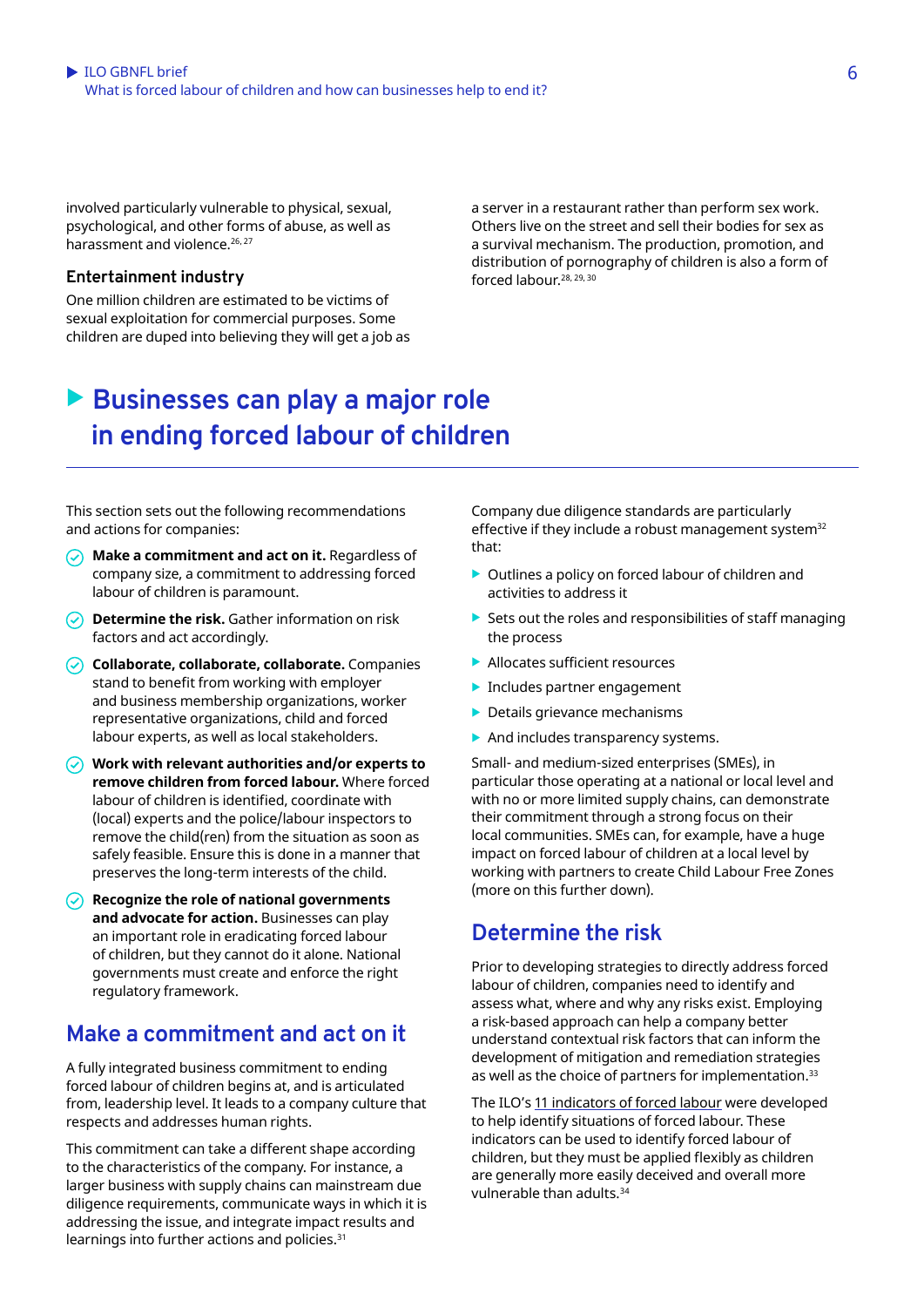#### <span id="page-6-0"></span>▶ ILO's 11 indicators of forced labour

| The ILO's 11 indicators of forced labour |                               |                                        |                        |                         |                                    |
|------------------------------------------|-------------------------------|----------------------------------------|------------------------|-------------------------|------------------------------------|
| <b>Isolation</b>                         | Physical & sexual<br>violence |                                        | Intimidation & threats |                         | Retention of identity<br>documents |
| Withholding of wages                     | Debt bondage                  |                                        | Deception              |                         | Excessive overtime                 |
| Abuse of vulnerability                   |                               | Abusive working & living<br>conditions |                        | Restriction of movement |                                    |

Critical risk assessment questions to seek out information on forced labour of children should begin with the ILO's forced labour indicators adapted to children.[35](#page-10-0) Select questions could include:

- $\blacktriangleright$  Is there a high risk of forced labour of children occurring in the country and/or sector?
- $\blacktriangleright$  What are the characteristics of children likely to be present at the worksite? For example:
	- $\blacktriangleright$  Are they likely to be separated from their parents?
	- $\triangleright$  Are they likely to be child migrants working alongside their parents?
	- $\blacktriangleright$  Are they predominantly girls or boys?
	- $\blacktriangleright$  Are they bonded or do they owe a debt?<sup>36</sup>
- $\triangleright$  Are there characteristics of the worksite that may lead to risks of forced labour of children, such as deception by a job recruiter, or the use of intimidation or threats?
- $\blacktriangleright$  Are the children able to move freely and leave the worksite if they want to?
- $\triangleright$  Are children in possession of their passports and legal documents?
- $\blacktriangleright$  Have the children been paid their promised wages?<sup>37</sup>

Other risk factors which may contribute to an increased likelihood of forced labour of children could include:

- $\blacktriangleright$  Poverty or low parental income
- $\blacktriangleright$  Poor education level of parents
- $\blacktriangleright$  Lack of economic, educational, and social opportunities in the immediate environment
- $\triangleright$  Community at risk, for instance a community with a high number of street children or beggars
- $\blacktriangleright$  High prevalence of child abuse or neglect
- $\blacktriangleright$  High school dropout rates
- $\blacktriangleright$  Discrimination, for example based on gender or ethnicity.

### **Collaborate, collaborate, collaborate**

There are two main reasons for companies to work together with other businesses and stakeholders to fight child and forced labour. Firstly, businesses are experts in doing business, not in child and forced labour eradication. Working with experts allows businesses to more effectively prevent children from becoming victims and also to more successfully remove children who have become trapped (see further below).

Secondly, greater collaboration between businesses and other stakeholders allows for scaling effective solutions and sharing lessons learned. Fundamentally, this also helps to address the cost, which can be a burden on a single company.<sup>38</sup>

For example, larger companies with supply chains are more likely to successfully implement due diligence processes when working together. In doing so, it is important to work with expert stakeholders who understand the political context in which the companies operate and who have experience of innovative strategies to address the issue. This is demonstrated by the case study on the next page.

So-called area-based approaches, including the above-mentioned [Child Labour Free Zones](https://stopchildlabour.org/child-labour-free-zones/), have been particularly successful at eradicating child labour. These approaches bring together all relevant stakeholders in a given area, including businesses. Area-based approaches examine all employment of children so that displacement of (forced) child labour to another area or industry can be prevented. Through awareness raising, building protection mechanisms, and gaining buy-in from community leaders, area-based approaches create zones where child labour is no longer acceptable.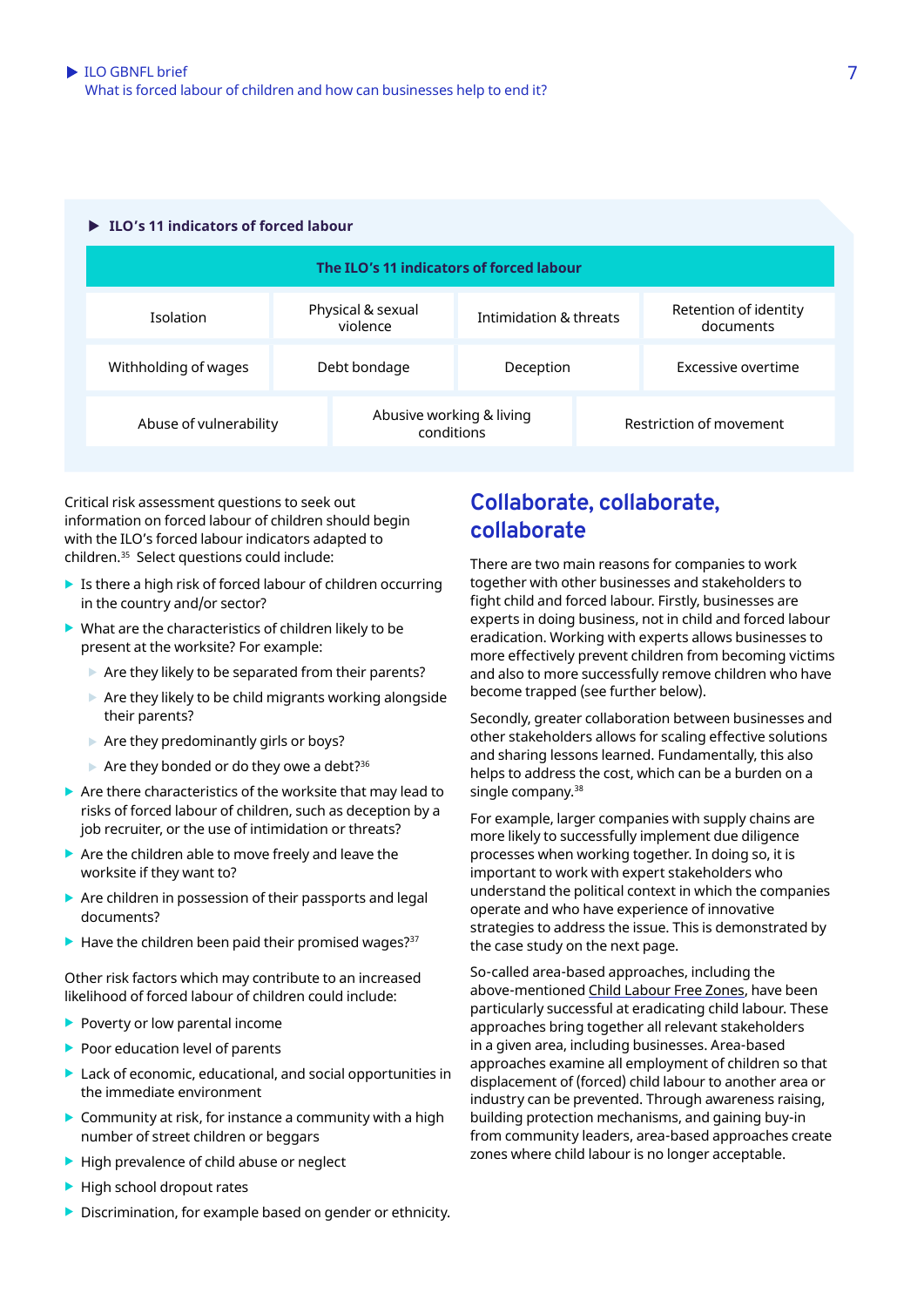<span id="page-7-0"></span>**Child Labour Monitoring and Remediation System**



The International Cocoa Initiative (ICI) is a nongovernmental organization (NGO) bringing together the private sector, civil society, governments, and farmers to protect children in cocoa-growing communities in Côte d'Ivoire and Ghana. Industry partners include companies such as Nestlé, Cargill, and Mars, Incorporated.

The ICI's Child Labour Monitoring and Remediation System (CLMRS) monitors and remediates cases of child labour. Facilitators in cocoa-growing communities raise awareness on the issue of child labour, identify cases and request remediation actions that are implemented by ICI together with the relevant chocolate company and cocoa supplier. All the information is collected via smartphones and gathered on a database from which systematic analysis can be conducted and remediation strategies refined.

Started in 2012, the system currently assists 194 farmers' cooperatives and targets over 160,000 cocoa farming households through its implementation in the supply chains of eight companies. A total of 215,000 children have been assisted since 2015 as a result of the CLMRS.

To date, ICI does not monitor forced labour of children. This would involve tracking additional indicators such as the use of deception to convince a child to work, whether the child or a family member is paying off a debt, or whether the child is free or not to leave the place of work.

We recommend that companies and their representative organizations:

- $\blacktriangleright$  Form strong partnerships with government, employers' organizations, worker representative organizations, civil society, and community stakeholders in areas where forced labour of children is prevalent. This could include partnerships with:
	- $\blacktriangleright$  Local worker representative and civil society organizations as these understand the local culture and population, as well as the solutions that work best for the children and their parents.
	- $\blacktriangleright$  Local government, and particularly local government service providers (schools, health clinics, etc.) as it is their duty to provide quality services to their populations.
- $\blacktriangleright$  Support holistic strategies, such as area-based approaches to child labour eradication, that consider all children's work, not solely forced labour, and involve all relevant stakeholders.

### **Work with relevant authorities and/or experts to remove children from forced labour**

It is not the role of businesses to intervene in cases of forced labour of children; this is the responsibility of the police and/or the labour inspectorate. Yet businesses need to have a system in place to ensure a child can exit forced labour as soon as possible. Therefore, they should consider working with civil society organisations, ILO offices or other UN organizations that are experts in forced and child labour situations on the ground. This builds on the wider point already made about the need for collaboration.

Such organizations are well placed to determine how best to remove a child from forced labour in the fastest, safest, and most sustainable way. They can also often help to set up systems to prevent, monitor and identify forced and child labour. The online Modern Slavery [Map](https://www.modernslaverymap.org/), an initiative by ILO GBNFL and others, helps companies find the right organizations to partner with.

From a practical perspective, if you suspect a child is in a situation of forced labour, you could:<sup>39</sup>

- $\blacktriangleright$  Ensure the child feels safe and not threatened. It is often preferable to have a woman approach the child
- $\blacktriangleright$  Assure the child that she/he has done nothing wrong
- $\blacktriangleright$  Ensure the child understands why she/he should not be doing the work she/he is doing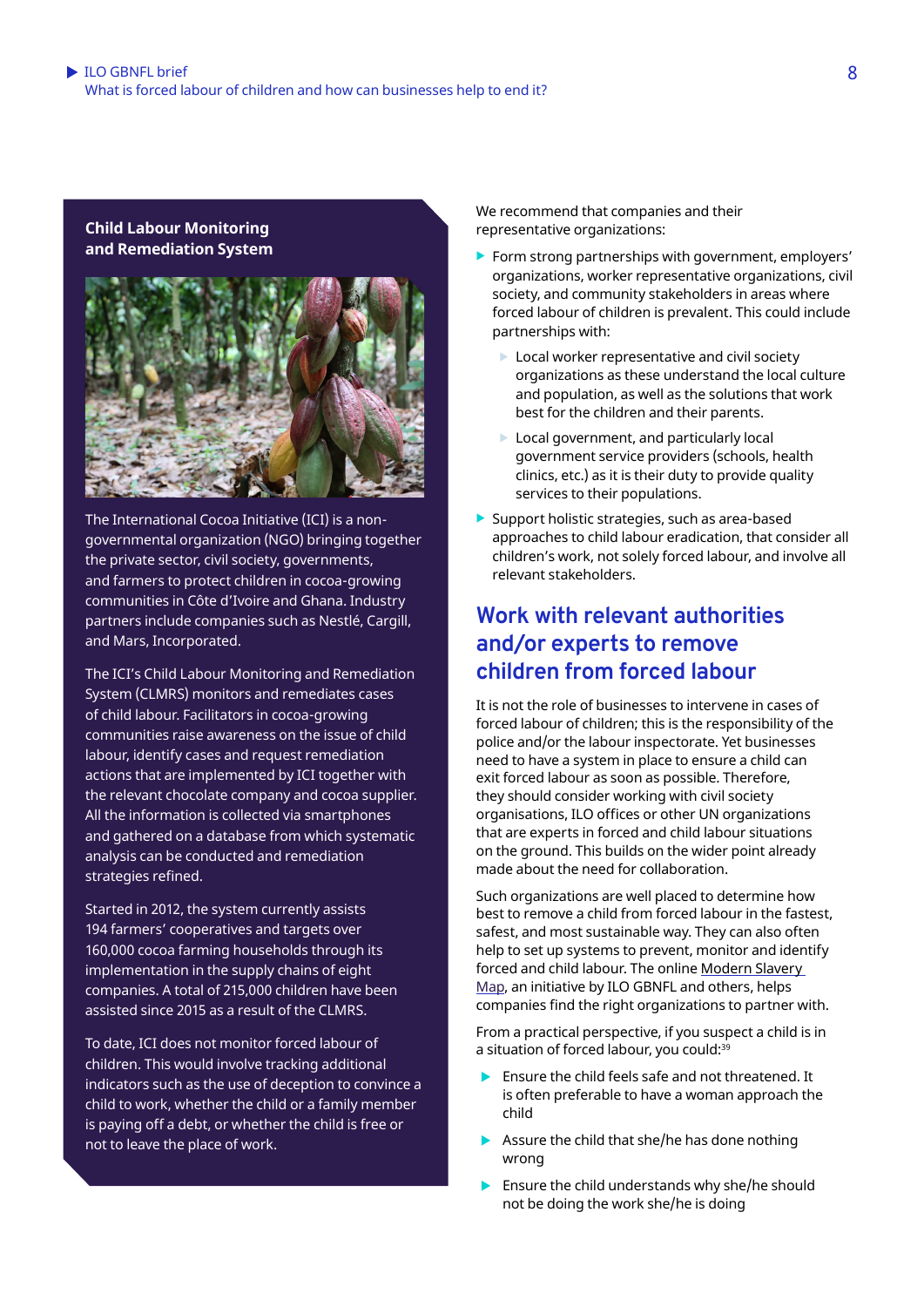#### **SMEs fight forced labour of children in Costa Rica's tourism industry**

Tourism is a major source of income in Costa Rica but sexual exploitation, particularly of minors, in tourist accommodation was rife. SMEs in the industry, together with NGO PANIAMOR, successfully turned the tide.

Hotels, tour operators, travel agencies, transport companies, car rental businesses, and others wanted to do the right thing but lacked the tools and knowledge to do so. In response, PANIAMOR developed a code of ethics, launched in 2003.

Businesses that adopt the code:

- $\blacktriangleright$  Have a zero-tolerance policy and share this with customers, peers, and suppliers
- $\blacktriangleright$  Train their staff on the issue of sexual exploitation in the tourism sector
- $\blacktriangleright$  Are trained to handle and report any suspected cases of sexual exploitation
- $\blacktriangleright$  Recommend the code to others and invite their suppliers to be part of the programme.

Today, the Code of Conduct for the Protection of Girls, Boys and Adolescents against Commercial Sexual Exploitation associated with travel and tourism (ESCNNA-VT) is adhered to by 453 businesses across the country. It is also part of the sustainable tourism model promoted by Costa Rica.

For further information, and to access the code (in Spanish), please click [here.](https://paniamor.org/Product/detail/7/programa-codigo-de-conducta-) 

- $\blacktriangleright$  Where safe to do so, remove the child from the workstation to a safer location such as an office
- $\blacktriangleright$  Seek local experts, such as civil society organizations, ILO offices or other United Nations agencies, to provide support and advice to ensure the child can be adequately cared for
- Document information about the situation.

You must also be aware that the child's legal guardians may similarly be in a situation of forced labour.

### **Recognize the role of governments and advocate for action**

Businesses can play an important role in eradicating forced labour of children, but they cannot do it alone. National governments, regional authorities, and local institutions must create and enforce the right regulatory framework for businesses to operate in, in consultation with social partners. Where the right policies and enforcement have not been put in place, businesses and their representative organizations should advocate for positive change, collaborating where possible.

To support companies in eradicating forced labour of children governments need to:

- $\blacktriangleright$  Make a strong commitment to ending child and forced labour, and act on it. Most recently, many national governments have taken important steps forward here as part of their contributions to the [2021 International](https://endchildlabour2021.org/)  [Year for the Elimination of Child](https://endchildlabour2021.org/) Labour
- $\blacktriangleright$  Ensure government agencies coordinate to:
	- $\blacktriangleright$  Effectively address the often-hidden nature of forced labour of children
	- $\blacktriangleright$  Develop coordinated response mechanisms
	- $\triangleright$  Criminalize the practice and punish perpetrators.
- $\blacktriangleright$  Invest in decent work, worker and wage protection policies, and social protection schemes
- $\blacktriangleright$  Develop the capacity of labour inspectors and government social service providers to find, address and root out forced labour of children. This includes investing in social workers who can support victims in under resourced areas
- $\blacktriangleright$  Invest greater resources in researching forced labour of children. Countries need to collect more timely and more accurate data to better understand the nature of forced labour of children, allowing for more effective action.

[fl-businessnetwork@ilo.org](mailto:lfl-businessnetwork@ilo.org) or visit [flbusiness.network](https://flbusiness.network/) **To join us and for further information**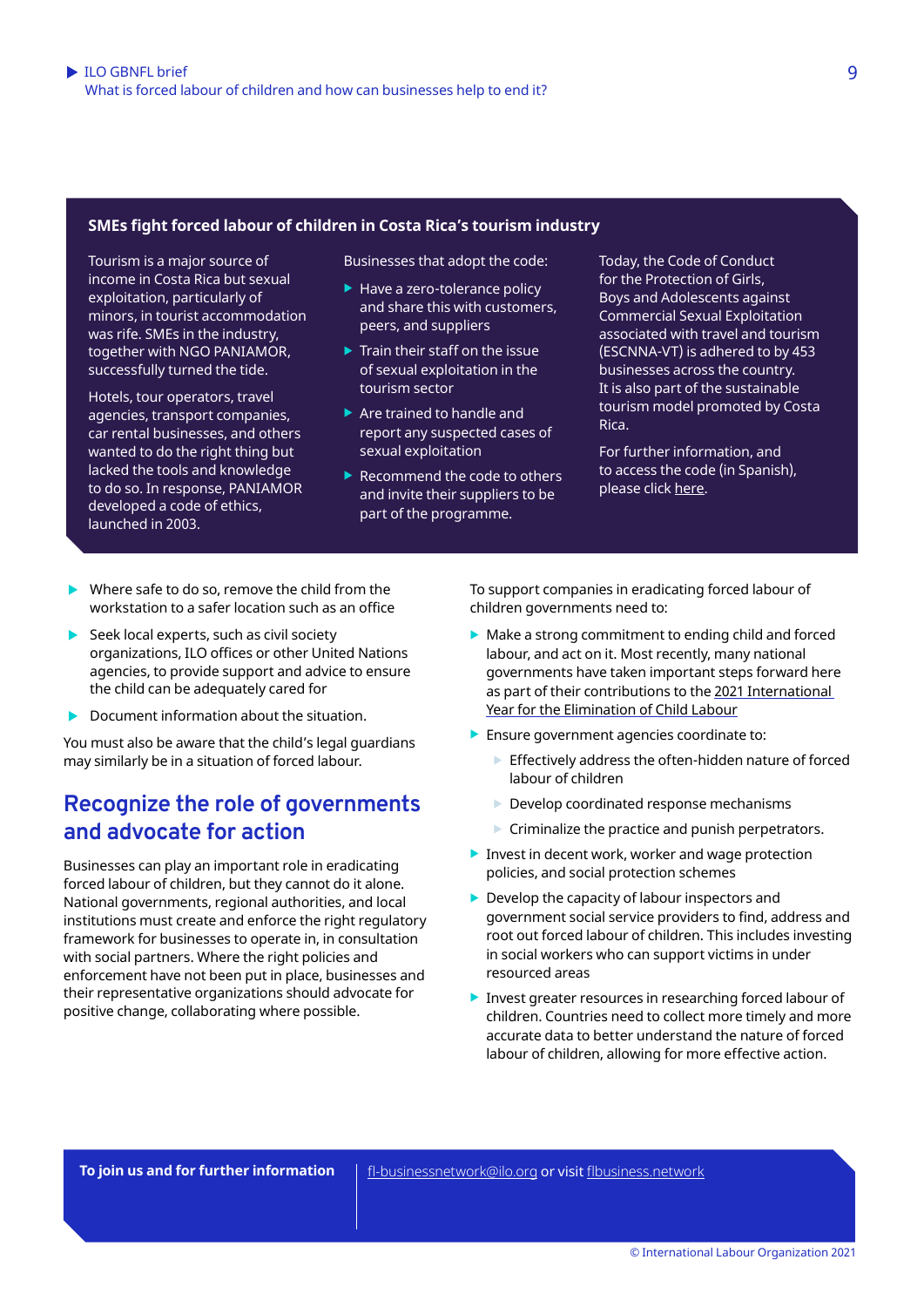#### <span id="page-9-0"></span>ILO GBNFL brief 2001 10 and 2001 10 and 2008 10 and 2008 10 and 2008 10 and 2008 10 and 2008 10 and 2008 10 and 2008 10 and 2008 10 and 2008 10 and 2008 10 and 2008 10 and 2008 10 and 2008 10 and 2008 10 and 2008 10 and 20 What is forced labour of children and how can businesses help to end it?

#### **Endnotes**

- [1](#page-0-0) International Labour Office, Department of Statistics. Guidelines concerning the measurement of forced labour. 20th International Conference of Labour Statisticians Geneva, 10-19 October 2018.
- [2](#page-1-0) ILO 2021. Hard to see, harder to count: Survey quidance to estimate forced labour of adults and children. [https://ilo.org/wcmsp5/](https://ilo.org/wcmsp5/groups/public/---ed_norm/---declaration/documents/publication/wcms_182096.pdf) [groups/public/---ed\\_norm/---declaration/documents/publication/wcms\\_182096.pdf](https://ilo.org/wcmsp5/groups/public/---ed_norm/---declaration/documents/publication/wcms_182096.pdf)
- [3](#page-1-0) ILO 2017. Global estimates of modern slavery: Forced labour and forced marriage. [https://www.ilo.org/global/publications/books](https://www.ilo.org/global/publications/books/WCMS_575479/lang--en/index.htm) https://www.ilo.org/global/publications/books/WCMS\_575479/lang--en/index.htm
- [4](#page-2-0) See for instance: ILO 2017. Global estimates of modern slavery: Forced labour and forced marriage. [https://www.ilo.org/global/publi](https://www.ilo.org/global/publications/books/WCMS_575479/lang--en/index.htm)[cations/books/WCMS\\_575479/lang--en/index.htm](https://www.ilo.org/global/publications/books/WCMS_575479/lang--en/index.htm)
- [5](#page-2-0) ILO 2017. Global estimates of modern slavery: Forced labour and forced marriage. [https://www.ilo.org/global/publications/books/](https://www.ilo.org/global/publications/books/WCMS_575479/lang--en/index.htm) [WCMS\\_575479/lang--en/index.htm](https://www.ilo.org/global/publications/books/WCMS_575479/lang--en/index.htm)
- [6](#page-2-0) ILO's web pages on the causes of child labour [https://www.ilo.org/moscow/areas-of-work/child-labour/WCMS\\_248984/lang--en/in](https://www.ilo.org/moscow/areas-of-work/child-labour/WCMS_248984/lang--en/index.htm)[dex.htm](https://www.ilo.org/moscow/areas-of-work/child-labour/WCMS_248984/lang--en/index.htm) (accessed on 19.11.2021)
- [7](#page-2-0) Alliance 8.7 2019. Ending Child Labour, Forced Labour and Human Trafficking in Global Supply Chains. [https://www.alliance87.org/](https://www.alliance87.org/news/child-labour-and-human-trafficking-remain-important-concerns-in-global-supply-chains/) [news/child-labour-and-human-trafficking-remain-important-concerns-in-global-supply-chains/](https://www.alliance87.org/news/child-labour-and-human-trafficking-remain-important-concerns-in-global-supply-chains/)
- [8](#page-2-0) Alliance 8.7 2019. Ending Child Labour, Forced Labour and Human Trafficking in Global Supply Chains. [https://www.alliance87.org/](https://www.alliance87.org/news/child-labour-and-human-trafficking-remain-important-concerns-in-global-supply-chains/) [news/child-](https://www.alliance87.org/news/child-labour-and-human-trafficking-remain-important-concerns-in-global-supply-chains/)[labour-and-human-trafficking-remain-important-concerns-in-global-supply-chains](https://www.alliance87.org/news/child-labour-and-human-trafficking-remain-important-concerns-in-global-supply-chains/)/
- [9](#page-2-0) Alliance 8.7 2019. Ending Child Labour, Forced Labour and Human Trafficking in Global Supply Chains. [https://www.alliance87.org/](https://www.alliance87.org/news/child-labour-and-human-trafficking-remain-important-concerns-in-global-supply-chains/) [news/child-la](https://www.alliance87.org/news/child-labour-and-human-trafficking-remain-important-concerns-in-global-supply-chains/)[bour-and-human-trafficking-remain-important-concerns-in-global-supply-chains/](https://www.alliance87.org/news/child-labour-and-human-trafficking-remain-important-concerns-in-global-supply-chains/)
- [10](#page-3-0) Verité 2019. Assessment of Forced Labor Risk in the Cocoa Sector of Côte d'Ivoire.

<https://www.verite.org/wp-content/uploads/2019/02/Verite-Report-Forced-Labor-in-Cocoa-in-CDI.pdf>

- [11](#page-3-0) Child Protection: Global Protection Cluster. 2019. Risks and Needs for Child Protection in Burkina Faso: secondary data review. [https://](https://www.humanitarianresponse.info/sites/www.humanitarianresponse.info/files/documents/files/burkina_faso_sdr_29_august_2019_final.pdf) [www.](https://www.humanitarianresponse.info/sites/www.humanitarianresponse.info/files/documents/files/burkina_faso_sdr_29_august_2019_final.pdf)[humanitarianresponse.info/sites/www.humanitarianresponse.info/files/documents/files/burkina\\_faso\\_sdr\\_29\\_august\\_2019\\_fi](https://www.humanitarianresponse.info/sites/www.humanitarianresponse.info/files/documents/files/burkina_faso_sdr_29_august_2019_final.pdf)[nal.pd](https://www.humanitarianresponse.info/sites/www.humanitarianresponse.info/files/documents/files/burkina_faso_sdr_29_august_2019_final.pdf)f
- [12](#page-3-0) Mélanie Jacquemin 2009. Invisible young female migrant workers: 'Little domestics' in West Africa
- [13](#page-3-0) Hashim, I. and D. Thorsen 2011. Child Migration in Africa
- [14](#page-3-0) Alliance 8.7 2019. Ending Child Labour, Forced Labour and Human Trafficking in Global Supply Chains. [https://www.alliance87.org/](https://www.alliance87.org/news/child-labour-and-human-trafficking-remain-important-concerns-in-global-supply-chains/) [news/child-](https://www.alliance87.org/news/child-labour-and-human-trafficking-remain-important-concerns-in-global-supply-chains/)[labour-and-human-trafficking-remain-important-concerns-in-global-supply-chains](https://www.alliance87.org/news/child-labour-and-human-trafficking-remain-important-concerns-in-global-supply-chains/).
- [15](#page-3-0) Terre des Hommes International Federation 2017. The neglected link: the effects of climate change and environmental degradation on child labour. [https://reliefweb.int/sites/reliefweb.int/files/resources/CL-Report-2017-engl\\_0.pdf](https://reliefweb.int/sites/reliefweb.int/files/resources/CL-Report-2017-engl_0.pdf)
- [16](#page-3-0) Child Labour Task Force and the Alliance for Child Protection in Humanitarian Emergencies 2016. Inter-agency toolkit: supporting the protection needs of child labourers in emergencies. [https://resourcecentre.savethechildren.net/node/10294/pdf/responding\\_to\\_child\\_](https://resourcecentre.savethechildren.net/node/10294/pdf/responding_to_child_labour_in_emergencies_-_interactive_ia_toolkit_-_fin.pdf) [labour\\_in\\_emergencies\\_-\\_interac](https://resourcecentre.savethechildren.net/node/10294/pdf/responding_to_child_labour_in_emergencies_-_interactive_ia_toolkit_-_fin.pdf)[tive\\_ia\\_toolkit\\_-\\_fin.pdf](https://resourcecentre.savethechildren.net/node/10294/pdf/responding_to_child_labour_in_emergencies_-_interactive_ia_toolkit_-_fin.pdf)
- [17](#page-3-0) Alliance 8.7 2019. Ending Child Labour, Forced Labour and Human Trafficking in Global Supply Chains. [https://www.alliance87.org/](https://www.alliance87.org/news/child-labour-and-human-trafficking-remain-important-concerns-in-global-supply-chains/) [news/child-](https://www.alliance87.org/news/child-labour-and-human-trafficking-remain-important-concerns-in-global-supply-chains/)[labour-and-human-trafficking-remain-important-concerns-in-global-supply-chains/](https://www.alliance87.org/news/child-labour-and-human-trafficking-remain-important-concerns-in-global-supply-chains/)
- [18](#page-3-0) ILO 2017. Global estimates of modern slavery: Forced labour and forced marriage. [https://www.ilo.org/global/publications/books/](https://www.ilo.org/global/publications/books/WCMS_575479/lang--en/index.htm) [WCMS\\_575479/lang--en/index.htm](https://www.ilo.org/global/publications/books/WCMS_575479/lang--en/index.htm)
- [19](#page-3-0) ILO 2016. Child labour in cotton: a briefing [https://www.ilo.org/ipec/Informationresources/WCMS\\_IPEC\\_PUB\\_29655/lang--en/index.](https://www.ilo.org/ipec/Informationresources/WCMS_IPEC_PUB_29655/lang--en/index.htm) [htm](https://www.ilo.org/ipec/Informationresources/WCMS_IPEC_PUB_29655/lang--en/index.htm)
- [20](#page-3-0) ILO and UNICEF. 2021. Child Labour: Global Estimates 2020, Trends and the Road Forward. [https://www.ilo.org/ipec/Informationre](https://www.ilo.org/ipec/Informationresources/WCMS_797515/lang--en/index.htm)[sources/WCMS\\_797515/lang--en/index.htm](https://www.ilo.org/ipec/Informationresources/WCMS_797515/lang--en/index.htm)
- [21](#page-3-0) US Department of Labor 2019. List of Products Produced by Forced or Indentured Child Labor (E.O. 13126 List) [https://www.dol.gov/](https://www.dol.gov/agencies/ilab/reports/child-labor/list-of-products) [agencies/ilab/reports/child-labor/list-of-products](https://www.dol.gov/agencies/ilab/reports/child-labor/list-of-products)
- [22](#page-3-0) A.G. Fassa 2003. Health benefits of eliminating child labour (ILO)
- [23](#page-3-0) The Irish Times. 2017. Small Shoulders: The children forced to work in Vietnam https://www.irishtimes.com/news/world/asia-pacific/ small-shoulders-the-children-forced-to-work-in-vietnam-1.3274113
- [24](#page-3-0) US Department of Labor 2019. List of Products Produced by Forced or Indentured Child Labor (E.O. 13126 List) [https://www.dol.gov/](https://www.dol.gov/agencies/ilab/reports/child-labor/list-of-products) [agencies/ilab/reports/child-labor/list-of-products](https://www.dol.gov/agencies/ilab/reports/child-labor/list-of-products)
- [25](#page-3-0) Daly, A., Hillis, A., Shrestha, S.M. and Shrestha, B.K. 2020. Bricks in the wall: A review of the issues that affect children of in-country seasonal migrant workers in the brick kilns of Nepal. Geography Compass, 14: e12547. <https://doi.org/10.1111/gec3.12547>
- [26](#page-5-0) ILO 2017. PROMOTE: Decent Work for Domestic Workers to End Child Domestic Work Final Joint Evaluation.
- [27](#page-5-0) UNICEF 2014. Hidden in Plain Sight. [https://data.unicef.org/resources/hidden-in-plain-sight-a-statistical-analysis-of-violence-against](https://data.unicef.org/resources/hidden-in-plain-sight-a-statistical-analysis-of-violence-against-children/)[children/](https://data.unicef.org/resources/hidden-in-plain-sight-a-statistical-analysis-of-violence-against-children/)
- [28](#page-5-0) UNICEF 2014. Hidden in Plain Sight. [https://data.unicef.org/resources/hidden-in-plain-sight-a-statistical-analysis-of-violence-against](https://data.unicef.org/resources/hidden-in-plain-sight-a-statistical-analysis-of-violence-against-children/)[children/](https://data.unicef.org/resources/hidden-in-plain-sight-a-statistical-analysis-of-violence-against-children/)
- [29](#page-5-0) US Department of State 2020. Trafficking in Persons Report. [https://www.state.gov/wp-content/uploads/2020/06/2020-TIP-Report-](https://www.state.gov/wp-content/uploads/2020/06/2020-TIP-Report-Complete-062420-FINAL.pdf)[Complete-062420-FINAL.pdf](https://www.state.gov/wp-content/uploads/2020/06/2020-TIP-Report-Complete-062420-FINAL.pdf)
- [30](#page-5-0) ECPAT. 2020. Summary Paper of Online Sexual Exploitation. [https://ecpat.org/wp-content/uploads/2021/05/ECPAT-Summary-pa](https://ecpat.org/wp-content/uploads/2021/05/ECPAT-Summary-paper-on-Online-Child-Sexual-Exploitation-2020.pdf)[per-on-Online-Child-Sexual-Exploitation-2020.pdf](https://ecpat.org/wp-content/uploads/2021/05/ECPAT-Summary-paper-on-Online-Child-Sexual-Exploitation-2020.pdf)